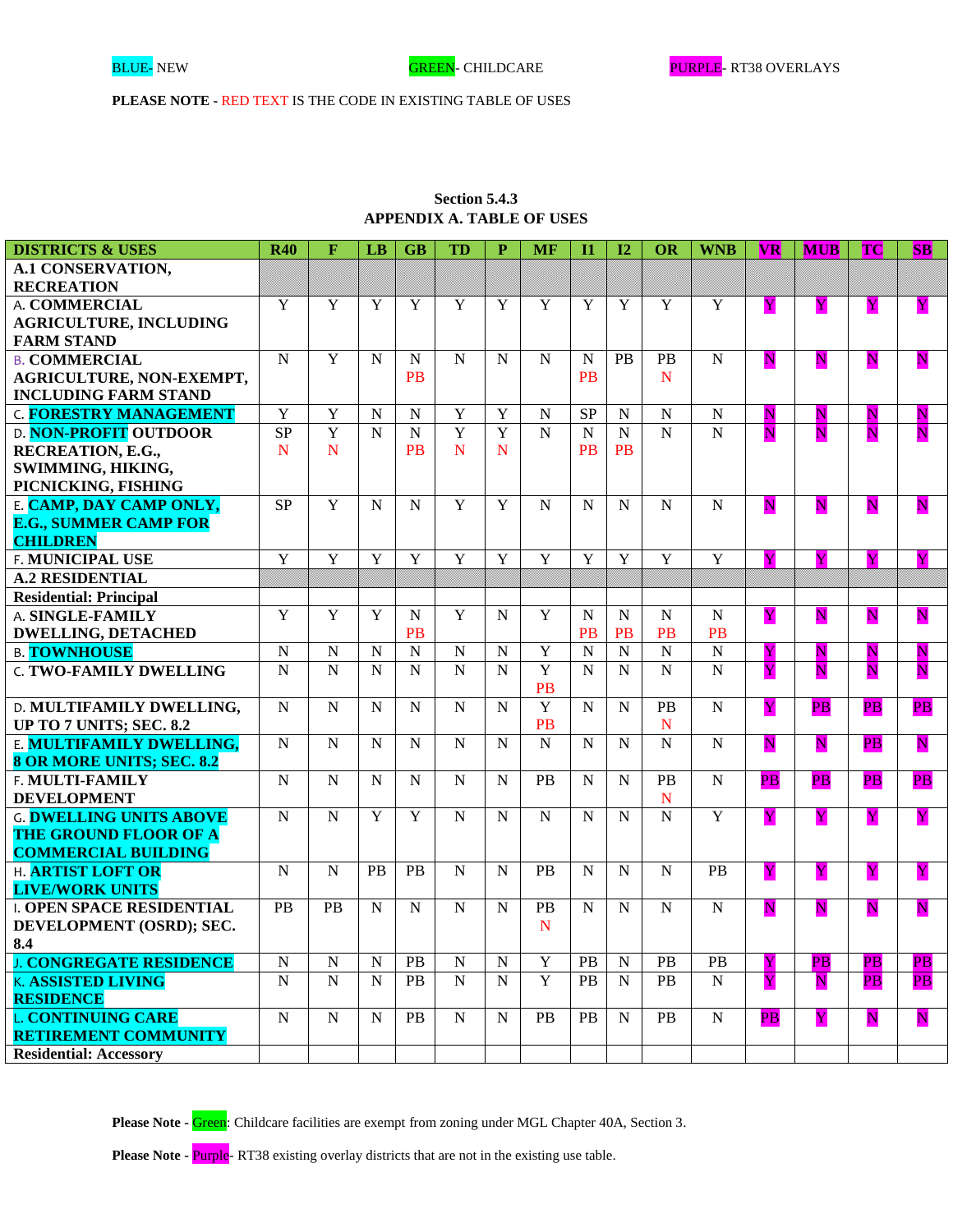| <b>DISTRICTS &amp; USES</b>                         | <b>R40</b>                       | $\mathbf F$                 | LB          | <b>GB</b>              | <b>TD</b>              | $\mathbf{P}$        | <b>MF</b>                   | $\mathbf{I}$   | 12             | <b>OR</b>                  | <b>WNB</b>             | $ {\bf{VR}} $            | <b>MUB</b>               | <b>TC</b>                | $\bf SB$                 |
|-----------------------------------------------------|----------------------------------|-----------------------------|-------------|------------------------|------------------------|---------------------|-----------------------------|----------------|----------------|----------------------------|------------------------|--------------------------|--------------------------|--------------------------|--------------------------|
| M. FAMILY SUITE; SEC. 7.1,                          | PB                               | PB                          | $\mathbf N$ | $\mathbf N$            | <b>PB</b>              | $\mathbf N$         | <b>PB</b>                   | N              | $\mathbf N$    | N                          | N                      | PB                       | $\overline{\mathbf{N}}$  | N                        | $\overline{\mathbf{N}}$  |
| <b>SEC. 3.6</b>                                     |                                  |                             | <b>PB</b>   |                        |                        |                     | N                           |                |                |                            | <b>PB</b>              |                          |                          |                          |                          |
| N. HOME OCCUPATION; SEC.                            | Y/SP                             | Y/SP                        | $\mathbf N$ | $\mathbf N$            | Y/SP                   | $\mathbf N$         | Y/SP                        | N              | N              | ${\bf N}$                  | $\mathbf N$            | Y/SP                     | Y/SP                     | Y/SP                     | Y/SP                     |
| 7.2                                                 |                                  |                             |             |                        |                        |                     |                             |                |                |                            |                        |                          |                          |                          |                          |
| <b>O. FAMILY CHILD CARE HOME</b>                    | $\mathbf Y$                      | $\mathbf Y$                 | $\mathbf N$ | N                      | $\mathbf Y$            | ${\bf N}$           | $\mathbf Y$                 | N              | $\mathbf N$    | $\mathbf N$                | $\mathbf N$            | Y                        | SP                       | ${\bf N}$                | ${\bf N}$                |
| P. FAMILY CHILD CARE                                | <b>SP</b>                        | <b>SP</b>                   | N           | $\overline{N}$         | $\overline{N}$         | $\overline{N}$      | SP                          | N              | N              | N                          | $\overline{N}$         | SP                       | SP                       | N                        | $\overline{\mathbf{N}}$  |
| <b>HOME, LARGE</b>                                  |                                  |                             |             |                        |                        |                     |                             |                |                |                            |                        |                          |                          |                          |                          |
| Q. ROOM AND BOARD FOR                               | $\overline{Y}$                   | $\overline{Y}$              | N           | $\mathbf N$            | ${\bf N}$              | $\mathbf N$         | $\overline{Y}$              | N              | N              | $\mathbf N$                | $\mathbf N$            | Y                        | SP                       | ${\bf N}$                | SP                       |
| <b>NOT MORE THAN TWO</b>                            |                                  |                             |             |                        |                        |                     |                             |                |                |                            |                        |                          |                          |                          |                          |
| <b>BORDERS</b>                                      |                                  |                             |             |                        |                        |                     |                             |                |                |                            |                        |                          |                          |                          |                          |
| <b>R. PARKING OF ONE LIGHT</b>                      | Y                                | Y                           | Y           | Y                      | <b>SP</b><br>Y         | ${\bf N}$           | Y                           | <b>SP</b>      | <b>SP</b>      | <b>SP</b>                  | Y                      | Y                        | Y                        | Y                        | Y                        |
| <b>COMMERCIAL VEHICLE</b>                           | SP                               | <b>SP</b>                   | <b>SP</b>   | $\overline{\text{SP}}$ | $\overline{\text{SP}}$ | Y<br>$\overline{N}$ | $\overline{\text{SP}}$      | Y<br><b>SP</b> | Y<br><b>SP</b> | Y<br><b>SP</b>             | <b>SP</b>              |                          |                          |                          |                          |
| <b>S. PARKING OF TWO LIGHT</b>                      |                                  |                             | Y           | Y                      |                        | Y                   |                             |                |                |                            | <b>PB</b>              | SP                       | SP                       | SP                       | SP                       |
| <b>COMMERCIAL VEHICLES</b><br>(THREE IS PROHIBITED) |                                  |                             |             |                        |                        |                     |                             |                |                |                            |                        |                          |                          |                          |                          |
| <b>T. PRIVATE GAME COURT</b>                        | Y                                | <b>PB</b>                   | N           | $\mathbf N$            | ${\bf N}$              | ${\bf N}$           | <b>PB</b>                   | Y              | Y              | Y                          | $\mathbf N$            | PB                       | $\overline{\mathbf{N}}$  | $\overline{\mathbf{N}}$  | ${\bf N}$                |
| A.3 PUBLIC, INSTITUTIONAL,                          |                                  |                             |             |                        |                        |                     |                             |                |                |                            |                        |                          |                          |                          |                          |
| <b>PHILANTHROPIC</b>                                |                                  |                             |             |                        |                        |                     |                             |                |                |                            |                        |                          |                          |                          |                          |
| A. RELIGIOUS OR EXEMPT                              | $\mathbf Y$                      | Y                           | Y           | Y                      | Y                      | Y                   | Y                           | Y              | Y              | Y                          | Y                      | Y                        | Y                        | Y                        | Y                        |
| <b>EDUCATIONAL USE</b>                              |                                  |                             |             |                        |                        |                     |                             |                |                |                            |                        |                          |                          |                          |                          |
| <b>B. CEMETERY, WHICH MAY</b>                       | <b>SP</b>                        | $\mathbf N$                 | N           | N                      | $\mathbf N$            | $\mathbf N$         | $\mathbf N$                 | <b>SP</b>      | <b>SP</b>      | $\mathbf N$                | N                      | $\mathbf N$              | $\mathbf N$              | ${\bf N}$                | ${\bf N}$                |
| <b>INCLUDE A CREMATORIUM</b>                        |                                  |                             |             |                        |                        |                     |                             |                |                |                            |                        |                          |                          |                          |                          |
| <b>C. HOSPITAL</b>                                  | <b>PB</b>                        | PB                          | N           | <b>PB</b>              | $\mathbf N$            | $\mathbf N$         | N                           | PB             | PB             | N                          | $\mathbf N$            | $\mathbf N$              | $\mathbf N$              | ${\bf N}$                | $\overline{\mathbf{N}}$  |
|                                                     |                                  | ${\bf N}$                   |             |                        |                        |                     |                             |                |                | <b>PB</b>                  | <b>PB</b>              |                          |                          |                          |                          |
| <b>D. NURSING HOME, REST</b>                        | $\mathbf N$                      | ${\bf N}$                   | $\mathbf N$ | <b>PB</b>              | $\mathbf N$            | $\mathbf N$         | PB                          | PB             | N              | PB                         | $\overline{N}$         | ${\bf N}$                | $\mathbf N$              | $\overline{\mathbf{PB}}$ | $\overline{PB}$          |
| <b>HOME, SIMILAR LONG-TERM</b>                      |                                  |                             |             |                        |                        |                     |                             |                |                |                            |                        |                          |                          |                          |                          |
| <b>RESIDENTIAL-CONGREGATE</b>                       |                                  |                             |             |                        |                        |                     |                             |                |                |                            |                        |                          |                          |                          |                          |
| <b>CARE, WHICH MAY INCLUDE</b>                      |                                  |                             |             |                        |                        |                     |                             |                |                |                            |                        |                          |                          |                          |                          |
| <b>ACCESSORY ADULT DAY</b>                          |                                  |                             |             |                        |                        |                     |                             |                |                |                            |                        |                          |                          |                          |                          |
| <b>CARE</b>                                         |                                  |                             |             |                        |                        |                     |                             |                |                |                            |                        |                          |                          |                          |                          |
| <b>E. ADULT DAY CARE AND/OR</b>                     | N                                | N                           | N           | <b>PB</b>              | N                      | N                   | <b>PB</b>                   | PB             | N              | PB                         | N                      | $\overline{PB}$          | N                        | PB                       | $\overline{PB}$          |
| <b>RESPITE CARE SERVICES</b>                        |                                  |                             |             | $\mathbf N$            |                        |                     | N                           | N              |                | N                          |                        |                          |                          |                          |                          |
| F. FUNCTION HALL,                                   | ${\bf N}$                        | PB                          | N           | PB                     | ${\bf N}$              | N                   | N                           | N              | N              | $\mathbf N$                | $\mathbf N$            | $\overline{PB}$          | $\overline{PB}$          | PB                       | $\overline{PB}$          |
| <b>COMMUNITY CENTER,</b>                            |                                  |                             |             |                        |                        |                     |                             |                |                |                            |                        |                          |                          |                          |                          |
| <b>SIMILAR NON-COMMERCIAL</b>                       |                                  |                             |             |                        |                        |                     |                             |                |                |                            |                        |                          |                          |                          |                          |
| <b>PLACE OF ASSEMBLY</b>                            |                                  |                             |             |                        |                        |                     |                             |                |                |                            |                        |                          |                          |                          |                          |
| <b>A.4 COMMERCIAL</b>                               |                                  |                             |             |                        |                        |                     |                             |                |                |                            |                        |                          |                          |                          |                          |
| <b>Retail</b>                                       |                                  |                             |             |                        |                        |                     |                             |                |                |                            |                        |                          |                          |                          |                          |
| <b>A. RETAIL STORE</b>                              |                                  |                             |             |                        |                        |                     |                             |                |                |                            |                        |                          |                          |                          |                          |
| Up to 1,500 sq. ft.<br>1.                           | ${\bf N}$                        | ${\bf N}$                   | N           | Y                      | ${\bf N}$              | ${\bf N}$           | ${\bf N}$                   | PB             | PB             | $\mathbf N$                | PB                     | Y                        | Y                        | Y                        | Y                        |
| Up to 7,500 sq. ft.<br>2.                           | $\overline{N}$                   | $\overline{N}$              | $\mathbf N$ | $\overline{Y}$         | ${\bf N}$              | ${\bf N}$           | $\overline{N}$              | PB             | PB             | $\mathbf N$                | PB                     | $\overline{\mathbf{PB}}$ | Y                        | Y                        | Y                        |
| Up to 15,000 sq. ft.<br>3.                          | $\overline{N}$<br>$\overline{N}$ | ${\bf N}$<br>${\bf N}$      | $\mathbf N$ | Y<br>PB                | ${\bf N}$<br>${\bf N}$ | ${\bf N}$           | ${\bf N}$<br>${\bf N}$      | N              | N              | $\mathbf N$<br>$\mathbf N$ | ${\bf N}$<br>${\bf N}$ | N                        | N                        | $\overline{PB}$          | Y                        |
| Over 15,000 sq. ft.<br>4.                           |                                  |                             | $\mathbf N$ |                        |                        | ${\bf N}$           |                             | N              | N              |                            |                        | $\overline{\mathbf{N}}$  | N                        | N                        | $\overline{\mathbf{PB}}$ |
| <b>B. SHOPPING CENTER</b>                           | $\overline{N}$                   | ${\bf N}$<br>$\overline{N}$ | $\mathbf N$ | PB                     | ${\bf N}$              | ${\bf N}$           | ${\bf N}$<br>$\overline{N}$ | ${\bf N}$      | $\mathbf N$    | ${\bf N}$                  | PB                     | N                        | N                        | $\overline{\mathbf{N}}$  | $\overline{\mathbf{PB}}$ |
| <b>C. RETAIL SALE OF</b>                            | $\overline{N}$                   |                             | $\mathbf N$ | PB                     | ${\bf N}$              | ${\bf N}$           |                             | $\mathbf Y$    | <b>PB</b>      | $\rm{PB}$                  | PB                     | $\overline{\mathbf{N}}$  | $\overline{\mathbf{PB}}$ | PB                       | $\overline{PB}$          |
| <b>ALCOHOLIC BEVERAGES</b>                          |                                  |                             |             | Y                      |                        |                     |                             |                |                | <b>ACC</b>                 |                        |                          |                          |                          |                          |
| <b>GREENHOUSE</b>                                   | ${\bf N}$                        | ${\bf N}$                   | $\mathbf N$ | PB                     | ${\bf N}$              | ${\bf N}$           | N                           | PB             | N              | $\mathbf N$                | $\mathbf N$            | $\overline{\mathbf{PB}}$ | $\overline{PB}$          | N                        | $\overline{\mathbf{PB}}$ |
| <b>D. NEW AUTOMOTIVE SALES,</b>                     | ${\bf N}$                        | ${\bf N}$                   | ${\bf N}$   | PB                     | ${\bf N}$              | ${\bf N}$           | ${\bf N}$                   | PB             | PB             | ${\bf N}$                  | PB                     | $\overline{\mathbf{N}}$  | $\overline{\mathbf{PB}}$ | N                        | $\overline{\mathbf{PB}}$ |
|                                                     |                                  |                             |             |                        |                        |                     |                             |                |                |                            |                        |                          |                          |                          |                          |

Please Note - Green: Childcare facilities are exempt from zoning under MGL Chapter 40A, Section 3.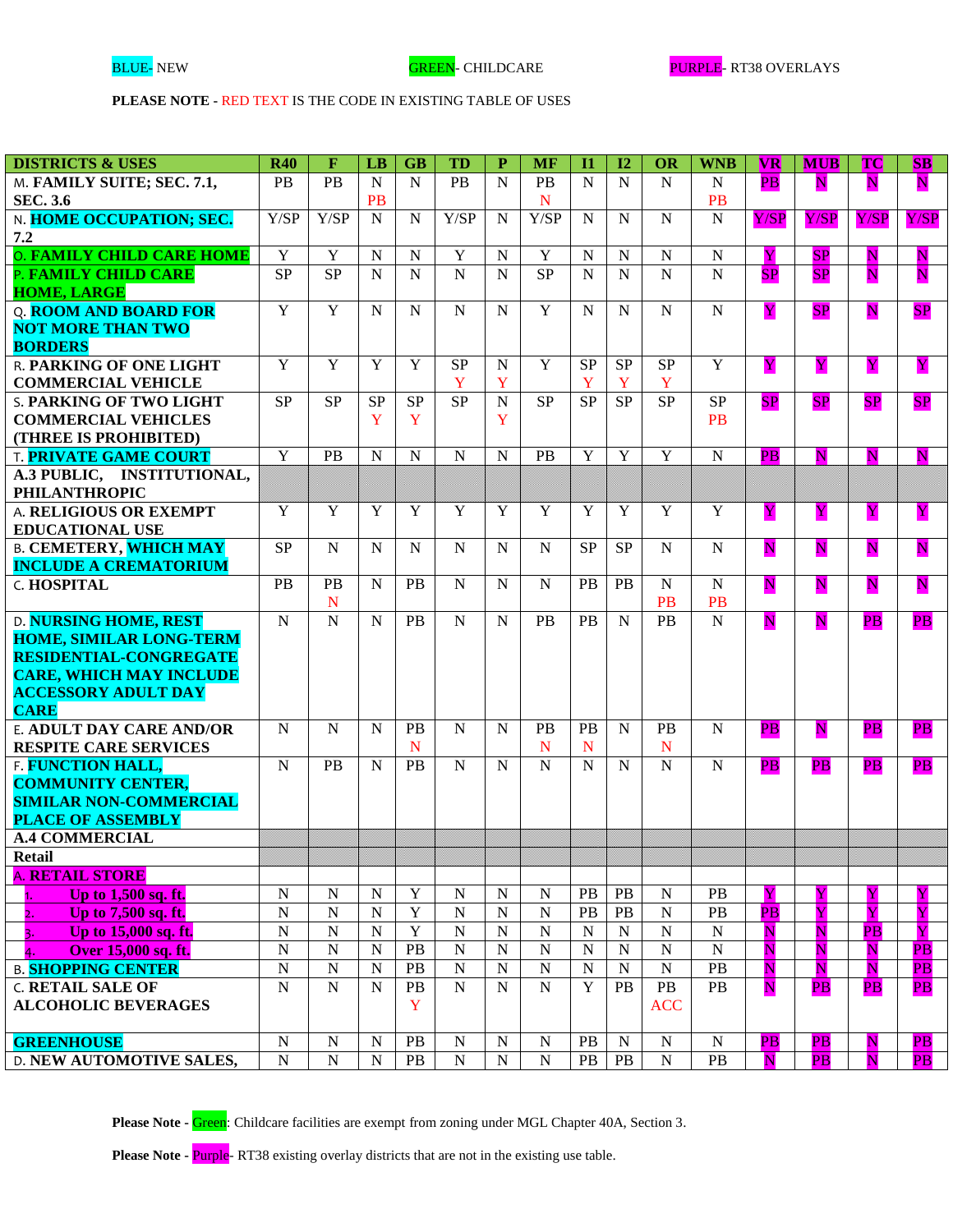| <b>DISTRICTS &amp; USES</b>        | <b>R40</b>     | $\mathbf F$    | LB             | <b>GB</b>      | <b>TD</b>      | $\mathbf{P}$   | <b>MF</b>      | $\mathbf{I}$   | I2             | OR             | <b>WNB</b>      | <b>VR</b>               | <b>MUB</b>               | <b>TC</b>               | <b>SB</b>                |
|------------------------------------|----------------|----------------|----------------|----------------|----------------|----------------|----------------|----------------|----------------|----------------|-----------------|-------------------------|--------------------------|-------------------------|--------------------------|
| <b>LEASING AND RENTAL</b>          |                |                |                | N              |                |                |                | N              |                |                |                 |                         |                          |                         |                          |
| E. USED AUTOMOTIVE SALES           | ${\bf N}$      | $\overline{N}$ | $\mathbf N$    | $\overline{N}$ | $\overline{N}$ | $\mathbf N$    | $\mathbf N$    | $\overline{N}$ | PB             | $\overline{N}$ | ${\bf N}$       | ${\bf N}$               | $\mathbf N$              | N                       | ${\bf N}$                |
| <b>F. GASOLINE SERVICE</b>         | $\overline{N}$ | $\overline{N}$ | $\overline{N}$ | $\overline{N}$ | $\overline{N}$ | $\overline{N}$ | $\overline{N}$ | $\overline{N}$ | $\overline{N}$ | $\overline{N}$ | $\overline{N}$  | $\mathbf N$             | N                        | N                       | $\overline{\mathbf{N}}$  |
| <b>STATION, WHICH MAY</b>          |                |                |                |                |                |                |                |                |                |                |                 |                         |                          |                         |                          |
| <b>INCLUDE A CONVENIENCE</b>       |                |                |                |                |                |                |                |                |                |                |                 |                         |                          |                         |                          |
| <b>STORE NOT EXCEEDING 2,500</b>   |                |                |                |                |                |                |                |                |                |                |                 |                         |                          |                         |                          |
| <b>SQ. FT. OR ACCESSORY LIGHT</b>  |                |                |                |                |                |                |                |                |                |                |                 |                         |                          |                         |                          |
| <b>AUTO SERVICE</b>                |                |                |                |                |                |                |                |                |                |                |                 |                         |                          |                         |                          |
| <b>G. CAR WASH</b>                 | ${\bf N}$      | $\mathbf N$    | $\mathbf N$    | PB             | $\mathbf N$    | $\mathbf N$    | $\mathbf N$    | N              | $\mathbf N$    | $\mathbf N$    | $\mathbf N$     | $\overline{\mathbf{N}}$ | $\overline{\mathbf{N}}$  | $\overline{\mathbf{N}}$ | $\overline{\mathbf{PB}}$ |
|                                    |                |                |                | <b>SP</b>      |                |                |                |                |                |                |                 |                         |                          |                         |                          |
| H. AUTO BODY SHOP, AUTO            | ${\bf N}$      | $\mathbf N$    | $\mathbf N$    | $\mathbf N$    | ${\bf N}$      | $\mathbf N$    | $\mathbf N$    | N              | PB             | ${\bf N}$      | $\mathbf N$     | $\overline{\mathbf{N}}$ | $\overline{\mathbf{N}}$  | $\overline{\mathbf{N}}$ | $\overline{\mathbf{N}}$  |
| <b>REPAIR FACILITY</b>             |                |                |                |                |                |                |                |                |                |                |                 |                         |                          |                         |                          |
| <b>L COMMERCIAL PARKING</b>        | $\mathbf N$    | $\mathbf N$    | N              | $\mathbf N$    | $\mathbf N$    | $\mathbf N$    | N              | Y              | PB             | Y              | N               | ${\bf N}$               | ${\bf N}$                | $\overline{PB}$         | $\overline{\mathbf{N}}$  |
| <b>LOT OR PARKING GARAGE</b>       |                |                |                |                |                |                |                |                |                |                |                 |                         |                          |                         |                          |
| <b>J. TAXI OR LIMOUSINE</b>        | ${\bf N}$      | $\mathbf N$    | <b>SP</b>      | <b>SP</b>      | ${\bf N}$      | N              | N              | <b>SP</b>      | <b>SP</b>      | $\mathbf N$    | $\mathbf N$     | $\overline{\mathbf{N}}$ | SP                       | $\overline{\mathbf{N}}$ | SP                       |
| <b>SERVICE</b>                     |                |                | N              |                |                |                |                |                |                |                |                 |                         |                          |                         |                          |
| <b>Office, Professional Use</b>    |                |                |                |                |                |                |                |                |                |                |                 |                         |                          |                         |                          |
|                                    |                |                |                |                |                |                |                |                |                |                |                 |                         |                          |                         |                          |
| <b>K. PERSONAL SERVICE</b>         | ${\bf N}$      | N              | Y              | Y              | <b>PB</b>      | N              | N              | Y              | Y              | Y              | Y               | Y                       | Y                        | $\overline{\mathbf{Y}}$ | Y                        |
| <b>ESTABLISHMENT, BUSINESS</b>     |                |                | SP             |                | <b>SP</b>      |                |                |                |                | <b>ACC</b>     | <b>PB</b>       |                         |                          |                         |                          |
| OR PROFESSIONAL OFFICE             |                |                |                |                |                |                |                |                |                |                |                 |                         |                          |                         |                          |
| <b>L. BUSINESS OR</b>              | $\mathbf N$    | $\mathbf N$    | N              | Y              | $\overline{Y}$ | N              | N              | Y              | Y              | $\overline{Y}$ | Y               | Y                       | Y                        | $\overline{\mathbf{Y}}$ | $\overline{\mathbf{Y}}$  |
| PROFESSIONAL OFFICE                |                |                |                |                |                |                |                |                |                |                |                 |                         |                          |                         |                          |
| <b>Hospitality, Food Service</b>   |                |                |                |                |                |                |                |                |                |                |                 |                         |                          |                         |                          |
| M. RESTAURANT, WHICH MAY           | ${\bf N}$      | ${\bf N}$      | N              | Y              | ${\bf N}$      | N              | $\mathbf N$    | <b>PB</b>      | PB             | PB             | PB              | N                       | Y                        | $\overline{\mathbf{Y}}$ | $\overline{\mathbf{Y}}$  |
| <b>INCLUDE OUTDOOR SEATING</b>     |                |                |                |                | <b>PB</b>      |                |                |                |                |                |                 |                         |                          |                         |                          |
| ON AN ADJACENT PATIO; NO           |                |                |                |                |                |                |                |                |                |                |                 |                         |                          |                         |                          |
| <b>DRIVE-THROUGH SERVICE</b>       |                |                |                |                |                |                |                |                |                |                |                 |                         |                          |                         |                          |
| N. RESTAURANT WITH DRIVE-          | ${\bf N}$      | $\mathbf N$    | N              | <b>PB</b>      | ${\bf N}$      | N              | N              | <b>PB</b>      | <b>PB</b>      | PB             | $\mathbf N$     | $\overline{\mathbf{N}}$ | PB                       | $\overline{\mathbf{N}}$ | $\overline{\mathbf{N}}$  |
| <b>THROUGH SERVICE</b>             |                |                |                |                | PB             |                |                |                |                |                |                 |                         |                          |                         |                          |
| O. FOOD ESTABLISHMENT,             | $\mathbf N$    | $\mathbf N$    | Y              | Y              | ${\bf N}$      | N              | $\mathbf N$    | $\overline{Y}$ | Y              | $\overline{Y}$ | Y               | Y                       | Y                        | Y                       | Y                        |
| <b>NOT EXCEEDING 1,200 SQ. FT.</b> |                |                |                |                |                |                |                |                |                |                |                 |                         |                          |                         |                          |
| P. BED & BREAKFAST                 | PB             | $\mathbf N$    | Y              | Y              | ${\bf N}$      | N              | PB             | $\mathbf N$    | $\mathbf N$    | ${\bf N}$      | PB              | $\overline{\mathbf{Y}}$ | Y                        | Y                       | $\overline{\mathbf{Y}}$  |
|                                    | N              |                | N              |                | Y              |                |                |                |                |                | ${\bf N}$       |                         |                          |                         |                          |
| Q. INN                             | $\mathbf N$    | $\mathbf N$    | PB             | $\mathbf Y$    | ${\bf N}$      | ${\bf N}$      | $\mathbf N$    | $\mathbf N$    | ${\bf N}$      | ${\bf N}$      | ${\bf N}$       | $\overline{\mathbf{Y}}$ | Y                        | Y                       | $\overline{\mathbf{PB}}$ |
| R. HOTEL OR MOTEL, WITH            | ${\bf N}$      | $\mathbf N$    | $\mathbf N$    | PB             | $\mathbf N$    | $\mathbf N$    | $\mathbf N$    | PB             | PB             | PB             | $\mathbf N$     | <b>PB</b>               | $\overline{\mathbf{PB}}$ | PB                      | $\overline{\mathbf{N}}$  |
| OR WITHOUT CONFERENCE              |                |                |                |                |                |                |                |                |                |                |                 |                         |                          |                         |                          |
| <b>FACILITIES</b>                  |                |                |                |                |                |                |                |                |                |                |                 |                         |                          |                         |                          |
| <b>Public Services</b>             |                |                |                |                |                |                |                |                |                |                |                 |                         |                          |                         |                          |
| S. CHILD CARE CENTER               | $\overline{Y}$ | Y              | Y              | $\mathbf Y$    | $\mathbf Y$    | Y              | $\mathbf Y$    | $\mathbf Y$    | Y              | $\mathbf Y$    | $\mathbf Y$     | Y                       | Y                        | $\mathbf Y$             | Y                        |
| <b>T. POSTAL SERVICE</b>           | $\overline{N}$ | ${\bf N}$      | PB             | $\overline{Y}$ | ${\bf N}$      | $\mathbf N$    | $\mathbf N$    | <b>PB</b>      | PB             | PB             | $\overline{N}$  | N                       | $\overline{PB}$          | Y                       | Y                        |
| <b>U. FRATERNAL OR</b>             | ${\bf N}$      | $\mathbf N$    | $\mathbf N$    | PB             | $\mathbf N$    | N              | $\mathbf N$    | PB             | PB             | N              | $\overline{PB}$ | N                       | Y                        | $\overline{\mathbf{Y}}$ | Y                        |
| <b>MEMBERSHIP</b>                  |                |                |                | <b>SP</b>      |                |                |                | SP             | <b>SP</b>      |                |                 |                         |                          |                         |                          |
| <b>ORGANIZATION;</b>               |                |                |                |                |                |                |                |                |                |                |                 |                         |                          |                         |                          |
| PROFESSIONAL OR TRADE              |                |                |                |                |                |                |                |                |                |                |                 |                         |                          |                         |                          |
| <b>ORGANIZATION</b>                |                |                |                |                |                |                |                |                |                |                |                 |                         |                          |                         |                          |
| <b>V. FUNERAL HOME</b>             | ${\bf N}$      | $\mathbf N$    | N              | PB             | N              | N              | N              | <b>PB</b>      | PB             | $\mathbf N$    | N               | ${\bf N}$               | $\overline{PB}$          | PB                      | $\overline{\mathbf{PB}}$ |
|                                    |                |                |                |                |                |                |                |                |                | <b>PB</b>      |                 |                         |                          |                         |                          |
| W. NON-EXEMPT                      | ${\bf N}$      | ${\bf N}$      | PB             | Y              | $\mathbf N$    | $\mathbf N$    | $\mathbf N$    | PB             | PB             | PB             | <b>PB</b>       | N                       | $\overline{PB}$          | N                       | $\mathbf{Y}$             |

Please Note - Green: Childcare facilities are exempt from zoning under MGL Chapter 40A, Section 3.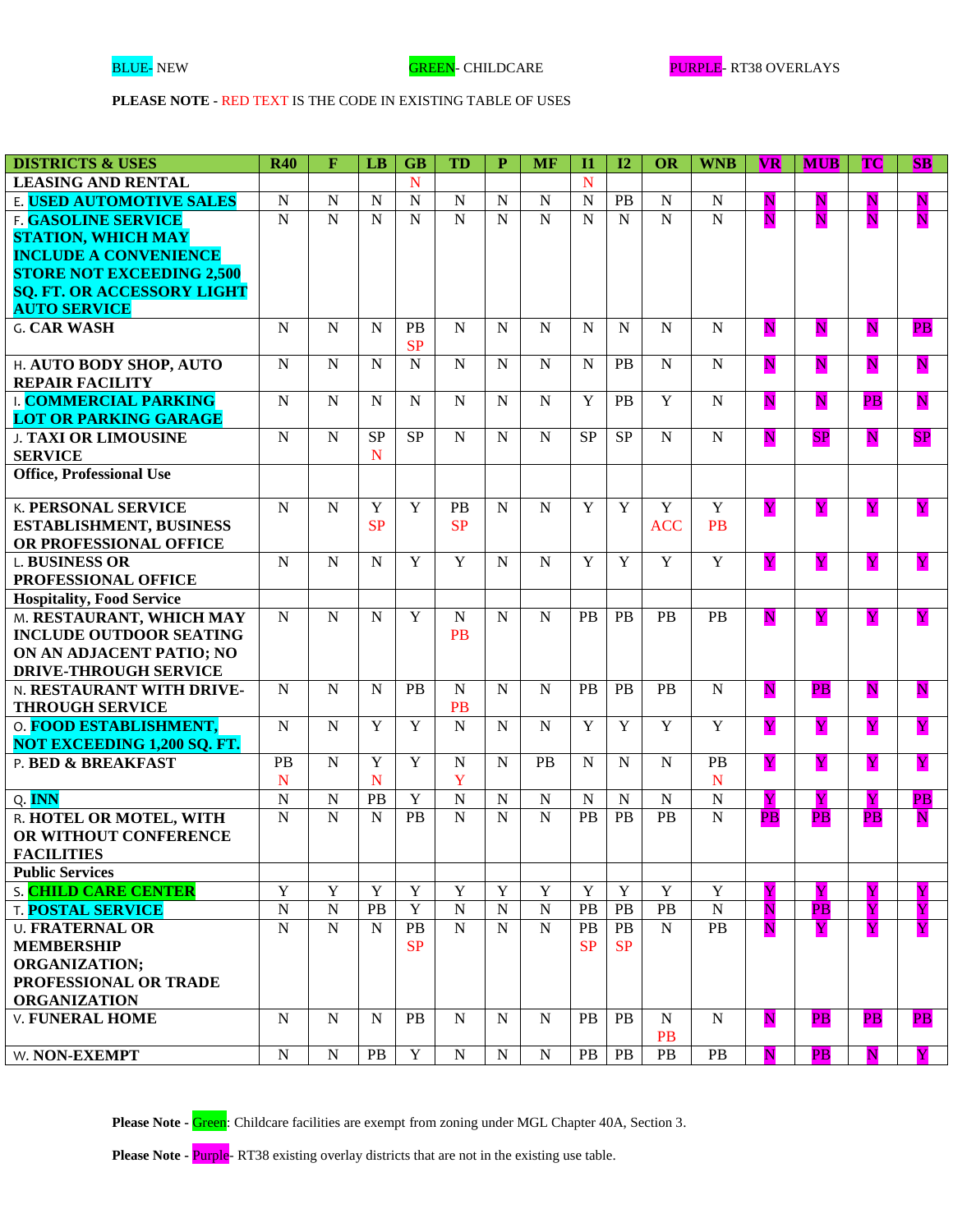| <b>DISTRICTS &amp; USES</b>                              | <b>R40</b>  | $\mathbf{F}$    | LB             | <b>GB</b>      | <b>TD</b>      | $\mathbf{P}$   | <b>MF</b>      | $\mathbf{I}$   | I2             | OR             | <b>WNB</b>            | <b>VR</b>                | <b>MUB</b>               | <b>TC</b>               | $ {\bf SB} $             |
|----------------------------------------------------------|-------------|-----------------|----------------|----------------|----------------|----------------|----------------|----------------|----------------|----------------|-----------------------|--------------------------|--------------------------|-------------------------|--------------------------|
| <b>EDUCATIONAL USE</b>                                   | <b>PB</b>   | <b>PB</b>       |                | <b>PB</b>      | PB             | <b>PB</b>      |                |                |                |                |                       |                          |                          |                         |                          |
| <b>X. SHELTERED BUS STOP</b>                             | <b>SP</b>   | $\overline{SP}$ | <b>SP</b>      | Y              | $\overline{N}$ | $\overline{N}$ | $\rm SP$       | $\overline{Y}$ | Y              | $\overline{Y}$ | <b>SP</b>             | SP                       | Y                        | Y                       | Y                        |
| <b>Y. ESSENTIAL SERVICES</b>                             | Y           | Y               | Y              | Y              | Y              | $\overline{Y}$ | $\overline{Y}$ | Y              | $\overline{Y}$ | $\overline{Y}$ | $\overline{Y}$        | Y                        | $\overline{\mathbf{Y}}$  | Y                       | Y                        |
|                                                          | $\mathbf N$ | N               | N              | <b>PB</b>      | $\mathbf N$    | N              | <b>PB</b>      | PB             | PB             | <b>PB</b>      | <b>PB</b>             |                          |                          |                         |                          |
| <b>Culture, Entertainment Uses</b>                       |             |                 |                |                |                |                |                |                |                |                |                       |                          |                          |                         |                          |
| <b>Z. MUSEUM OR ART GALLERY</b>                          | ${\bf N}$   | PB              | Y              | $\mathbf Y$    | ${\bf N}$      | $\mathbf N$    | $\mathbf N$    | Y              | PB             | $\mathbf Y$    | Y                     | $\overline{\mathbf{Y}}$  | $\mathbf Y$              | Y                       | Y                        |
| AA. CINEMA                                               | $\mathbf N$ | ${\bf N}$       | $\mathbf N$    | $\mathbf Y$    | ${\bf N}$      | ${\bf N}$      | ${\bf N}$      | $\mathbf Y$    | $\mathbf N$    | $\mathbf{PB}$  | ${\bf N}$             | $\overline{\mathbf{PB}}$ | $\overline{\mathbf{PB}}$ | $\overline{PB}$         | $\overline{\mathbf{PB}}$ |
| <b>BB. THEATRE FOR LIVE</b>                              | ${\bf N}$   | ${\bf N}$       | N              | PB             | $\mathbf N$    | $\mathbf N$    | $\mathbf N$    | <b>PB</b>      | PB             | PB             | $\mathbf N$           | $\overline{PB}$          | PB                       | PB                      | $\overline{PB}$          |
| PERFORMING ARTS (DANCE,                                  |             |                 |                |                |                |                |                |                |                |                |                       |                          |                          |                         |                          |
| <b>MUSIC, DRAMATIC</b>                                   |             |                 |                |                |                |                |                |                |                |                |                       |                          |                          |                         |                          |
| <b>PRODUCTIONS, ETC.)</b>                                |             |                 |                |                |                |                |                |                |                |                |                       |                          |                          |                         |                          |
| <b>Commercial Recreation</b>                             |             |                 |                |                |                |                |                |                |                |                |                       |                          |                          |                         |                          |
| <b>CC. LARGE COMMERCIAL</b>                              | N           | $\mathbf N$     | N              | <b>PB</b>      | $\mathbf N$    | N              | N              | <b>PB</b>      | <b>PB</b>      | N              | N                     | PB                       | PB                       | $\overline{\mathbf{N}}$ | $\overline{PB}$          |
| <b>INDOOR RECREATION (INC.</b>                           |             |                 |                |                |                |                |                |                |                |                |                       |                          |                          |                         |                          |
| <b>BOWLING, ICE SKATING,</b>                             |             |                 |                |                |                |                |                |                |                |                |                       |                          |                          |                         |                          |
| <b>ROLLER SKATING RINK)</b>                              |             |                 |                |                |                |                |                |                |                |                |                       |                          |                          |                         |                          |
| DD. GYM OR ATHLETIC CLUB,                                | $\mathbf N$ | ${\bf N}$       | Y              | Y              | $\mathbf N$    | N              | N              | Y              | Y              | Y              | Y                     | Y                        | $\mathbf Y$              | Y                       | Y                        |
| <b>FITNESS FACILITY</b>                                  |             |                 |                |                |                |                |                |                |                |                |                       |                          |                          |                         |                          |
| EE. GOLF COURSE                                          | PB          | ${\bf N}$       | N              | $\mathbf N$    | ${\bf N}$      | <b>PB</b>      | $\mathbf N$    | N              | $\mathbf N$    | $\mathbf N$    | $\mathbf N$           | $\overline{\mathbf{N}}$  | PB                       | $\overline{\mathbf{N}}$ | $\overline{\mathbf{N}}$  |
| FF. MINIATURE GOLF                                       | ${\bf N}$   | $\mathbf N$     | $\mathbf N$    | PB             | ${\bf N}$      | $\mathbf N$    | ${\bf N}$      | $\mathbf N$    | $\mathbf N$    | $\mathbf N$    | ${\bf N}$             | $\overline{\mathbf{N}}$  | $\overline{\mathbf{N}}$  | $\overline{\mathbf{N}}$ | $\overline{\mathbf{N}}$  |
| GG. CAMPING FACILITY WITH                                | $\mathbf N$ | $\mathbf N$     | N              | $\mathbf N$    | $\mathbf N$    | PB             | $\mathbf N$    | $\mathbf N$    | $\mathbf N$    | $\mathbf N$    | $\mathbf N$           | N                        | N                        | N                       | $\overline{\mathbf{N}}$  |
| <b>ACCOMMODATIONS FOR</b>                                |             |                 |                |                |                |                |                |                |                |                |                       |                          |                          |                         |                          |
| <b>TENTS, CAMP</b>                                       |             |                 |                |                |                |                |                |                |                |                |                       |                          |                          |                         |                          |
| <b>TRAILERS/RECREATIONAL</b>                             |             |                 |                |                |                |                |                |                |                |                |                       |                          |                          |                         |                          |
| <b>VEHICLES, TRAVEL TRAILERS</b>                         |             |                 |                |                |                |                |                |                |                |                |                       |                          |                          |                         |                          |
| <b>Other</b>                                             |             |                 |                |                |                |                |                |                |                |                |                       |                          |                          |                         |                          |
| HH. ADULT USE                                            | $\mathbf N$ | ${\bf N}$       | $\mathbf N$    | ${\bf N}$      | $\mathbf N$    | ${\bf N}$      | $\mathbf N$    | PB             | PB             | PB             | ${\bf N}$             | ${\bf N}$                | N                        | N                       | ${\bf N}$                |
| <b>II. VETERINARIAN, ANIMAL</b>                          | $\mathbf N$ | PB              | PB             | Y              | $\mathbf N$    | $\mathbf N$    | $\mathbf N$    | <b>PB</b>      | PB             | PB             | $\overline{PB}$       | $\overline{\mathbf{PB}}$ | Y                        | Y                       | $\overline{\mathbf{PB}}$ |
| <b>HOSPITAL</b>                                          |             |                 | $\mathbf N$    | <b>PB</b>      |                |                |                |                |                |                |                       |                          |                          |                         |                          |
| <b>JJ. PET SERVICES</b>                                  | ${\bf N}$   | ${\bf N}$       | PB             | $\overline{Y}$ | ${\bf N}$      | $\mathbf N$    | $\mathbf N$    | $\mathbf N$    | $\mathbf N$    | ${\bf N}$      | PB                    | ${\bf N}$                | Y                        | Y                       | PB                       |
| KK. KENNEL, COMMERCIAL                                   | $\mathbf N$ | $\mathbf N$     | PB             | PB             | $\mathbf N$    | N              | N              | <b>PB</b>      | N              | $\overline{N}$ | $\mathbf N$           | N                        | $\overline{PB}$          | PB                      | $\overline{\mathbf{PB}}$ |
|                                                          |             |                 | N              |                |                |                |                |                | <b>PB</b>      | <b>PB</b>      |                       |                          |                          |                         |                          |
| LL. SELF-STORAGE FACILITY                                | ${\bf N}$   | $\mathbf N$     | $\overline{N}$ | ${\bf N}$      | ${\bf N}$      | $\mathbf N$    | $\mathbf N$    | <b>PB</b>      | PB             | ${\bf N}$      | <b>PB</b>             | ${\bf N}$                | N                        | $\mathbf N$             | ${\bf N}$                |
| MM. MARIJUANA                                            | $\mathbf N$ | $\overline{N}$  | N              | $\mathbf N$    | $\overline{N}$ | $\overline{N}$ | $\overline{N}$ | <b>PB</b>      | <b>PB</b>      | PB             | PB                    | N                        | N                        | N                       | N                        |
| <b>CULTIVATION</b>                                       |             |                 |                |                |                |                |                |                |                |                |                       |                          |                          |                         |                          |
| NN. MARIJUANA RESEARCH                                   | ${\bf N}$   | $\mathbf N$     | N              | ${\bf N}$      | ${\bf N}$      | $\mathbf N$    | $\mathbf N$    | PB             | PB             | PB             | PB<br>$\overline{PB}$ | N                        | Ν                        | N                       | N                        |
| 00. MARIJUANA                                            | ${\bf N}$   | $\mathbf N$     | $\mathbf N$    | ${\bf N}$      | ${\bf N}$      | $\mathbf N$    | ${\bf N}$      | PB             | PB             | PB             |                       | N                        | N                        | $\overline{\mathbf{N}}$ | N                        |
| <b>MANUFACTURING</b>                                     |             |                 |                |                |                |                |                |                |                |                |                       |                          |                          |                         |                          |
| <b>A.5 INDUSTRIAL</b>                                    |             |                 |                | N              | N              |                |                | Y              | Y              | Y              | Y                     |                          |                          |                         |                          |
| A. RESEARCH &                                            | $\mathbf N$ | N               | N              |                |                | N              | N              |                |                |                |                       | ${\bf N}$                | ${\bf N}$                | ${\bf N}$               | ${\bf N}$                |
| DEVELOPMENT,                                             |             |                 |                |                |                |                |                |                |                |                |                       |                          |                          |                         |                          |
| <b>LABORATORY, WHICH MAY</b><br><b>INCLUDE ACCESSORY</b> |             |                 |                |                |                |                |                |                |                |                |                       |                          |                          |                         |                          |
| <b>MANUFACTURING OF</b>                                  |             |                 |                |                |                |                |                |                |                |                |                       |                          |                          |                         |                          |
| PRODUCTS IN TESTING AND                                  |             |                 |                |                |                |                |                |                |                |                |                       |                          |                          |                         |                          |
| <b>DEVELOPMENT</b>                                       |             |                 |                |                |                |                |                |                |                |                |                       |                          |                          |                         |                          |
| <b>B. HIGH-TECH/BIOTECH</b>                              | $\mathbf N$ | N               | N              | $\mathbf N$    | N              | N              | N              | <b>PB</b>      | <b>PB</b>      | Y              | N                     | ${\bf N}$                | N                        | ${\bf N}$               | ${\bf N}$                |
| <b>MANUFACTURING</b>                                     |             |                 |                |                |                |                |                |                |                |                |                       |                          |                          |                         |                          |
| <b>C. MANUFACTURING</b>                                  | N           | ${\bf N}$       | $\mathbf N$    | ${\bf N}$      | N              | ${\bf N}$      | N              | <b>PB</b>      | PB             | <b>PB</b>      | <b>PB</b>             | N                        | Ν                        | Ν                       | N                        |
|                                                          |             |                 |                |                |                |                |                |                |                |                |                       |                          |                          |                         |                          |

Please Note - Green: Childcare facilities are exempt from zoning under MGL Chapter 40A, Section 3.